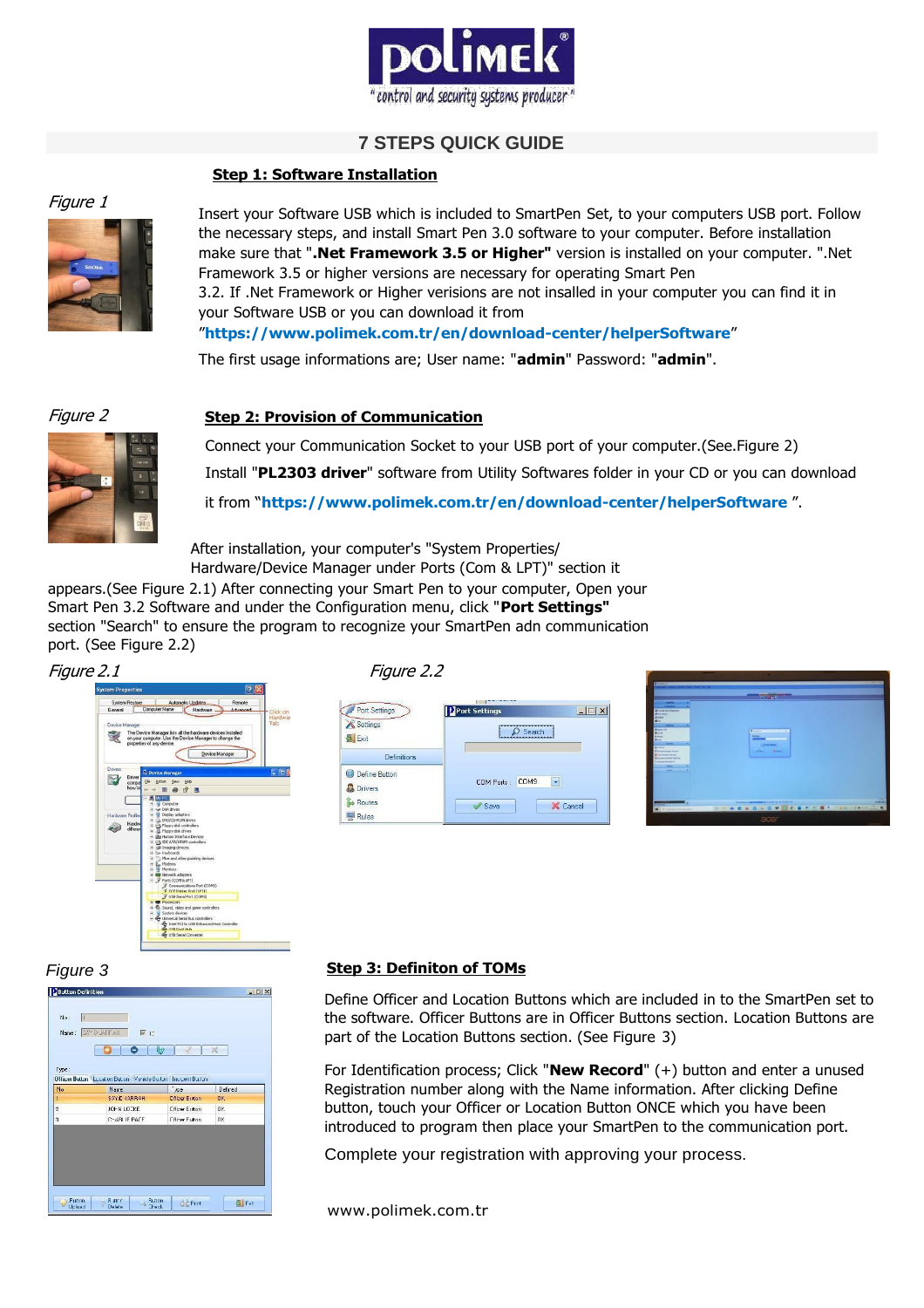

# **Step 4: Loading Button Definitions to SmartPen**

### Figure 4



For SmartPen to recognize points and keep records, you must teaching your Officer and Location Buttons to the SmartPen is required.

Make sure that SmartPen is connected to your computer and click to the Teach Load Button Definitions button under SmartPen menu section. (See Figure 4)

# **Step 5: Recording Logs**

### Figure 5



 Before Officer starts security tour, Officer touches to SmartPen with Officer Button to make sure that SmartPen knows who When Officer is touring, touches to Location Buttons with Smartpen. Before every tour Officer must touch the Smartpen with his Officer Button. When Officer or Location buttons touches to Smartpen, Smartpen gives vibrating and visible warning.

# **Step 6: Downloading the Records**

#### Figure 6

| SmartPen Reports Vehicle View |                            |  |
|-------------------------------|----------------------------|--|
|                               | Load Button Definitions    |  |
| <b>Button List</b>            |                            |  |
|                               | Dowload Smartpen Records   |  |
|                               | Clear Smartpen Records     |  |
|                               | Download SmartPen DateTime |  |
|                               | Download SmartPen ID       |  |

# **Step 7: Taking Reports**

#### Figure 7

| Reports Vehicle View Help          |  |  |  |  |
|------------------------------------|--|--|--|--|
| Officer Report                     |  |  |  |  |
| Location Button Report             |  |  |  |  |
| Incident Report                    |  |  |  |  |
| Officer, Rule Activity Report      |  |  |  |  |
| Officer, Rule Exception Statistics |  |  |  |  |
| Unchecked Location Buttons         |  |  |  |  |

Smartpen saves all the rule information to its own memory. For Rule information reports, recording logs on Smartpen memory should be transfered to a computer through Smartpen Communication Slot via Smartpen 3.0 software. Place SmartPen tho the communication slot. Under the SmartPen menu bar, click Download SmartPen Records. (See Figure 6) After transfering records to the computer, SmartPen must be removed from communication slot. Leaving SmartPen in the Communication Slot for no apparent usage will create unnecessary energy consumption and discharge the battery in a short time.

After downloading records to the software, your informaitons are ready to be reportable. Under the Reports menu lace "Officer" or "Location Button" report. Enter the date range that you want to report (See Figure 7.)